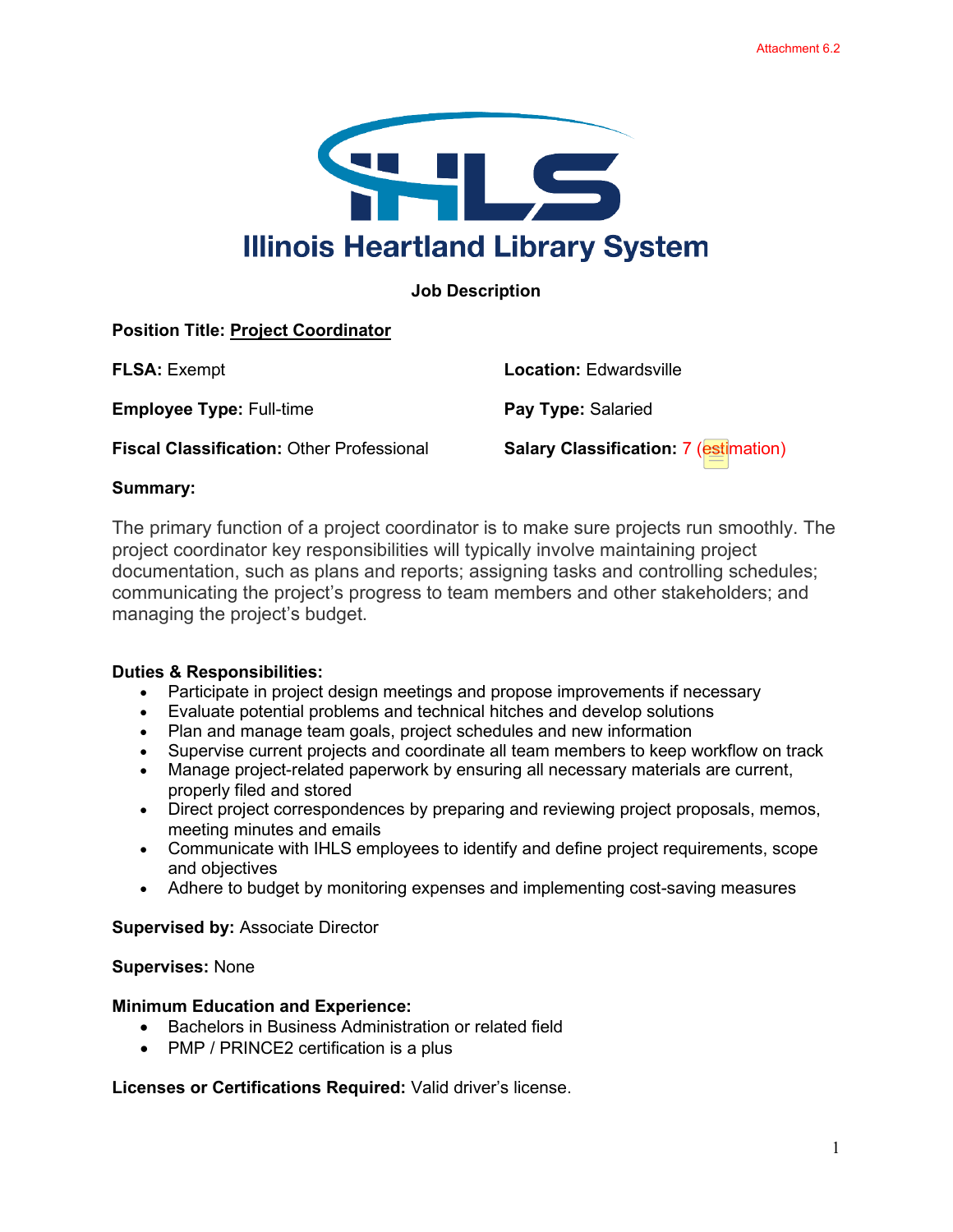# **Knowledge, Skills, and Abilities Required:**

- Preparing presentations to update senior management on the project's progress and showcase the project's value.
- Ability to communicate effectively in writing as appropriate for the needs of the audience.
- Proven work experience as a Project Coordinator or similar role
- Experience in project management, from conception to delivery
- An ability to prepare and interpret flowcharts, schedules and step-by-step action plans
- Solid organizational skills, including multitasking and time-management
- Strong client-facing and teamwork skills
- Familiarity with risk management and quality assurance control
- Strong working knowledge of Microsoft Project and Microsoft Planner
- Hands-on experience with project management tools (e.g. Basecamp or Trello)
- Knowledge of principles and processes for providing customer service including customer needs assessment, meeting quality standards for services, and evaluation of customer satisfaction.
- Ability to work in an organization that embraces customer service.
- Ability to use a computer and Microsoft applications such as Word, Excel and Power Point, and Microsoft Teams.
- Ability to prioritize work.
- Ability to work independently and as part of a team.
- Ability to be timely in responding to requests.
- Ability to be flexible, to use time wisely and to perform duties in a professional manner.
- Willingness to help others accomplish their objectives.
- Ability to demonstrate a positive attitude towards co-workers, member libraries and job duties.
- Ability to travel as required.

### **Working Conditions:**

Work is usually performed in an office environment. Some evening and weekend work will be required, with occasional overnight travel.

### **Telecommuting:**

This position allows for occasional and regular telecommuting.

### **Physical Requirements:**

- Primarily sedentary work, but also requires standing, walking, stooping, or crouching, kneeling, crawling, reaching, pushing, grasping, lifting, feeling, hearing, and talking.
- Requires the ability to exert up to 20 pounds of force occasionally to lift, carry, push, pull or otherwise move objects.
- Clarity of vision at 20 inches or less with the ability to adjust the eye to bring objects into sharp focus, clarity of vision at 20 or more feet, and the ability to distinguish colors.
- Must be able to concentrate on detailed information over an extended period.
- Prolonged use of a computer with continuous sitting.

This job description is not intended to imply that the duties identified above are the only duties to be performed by employee(s) in this position. Employees may be required to perform other job duties as requested, subject to applicable state and federal laws. This job description or certain